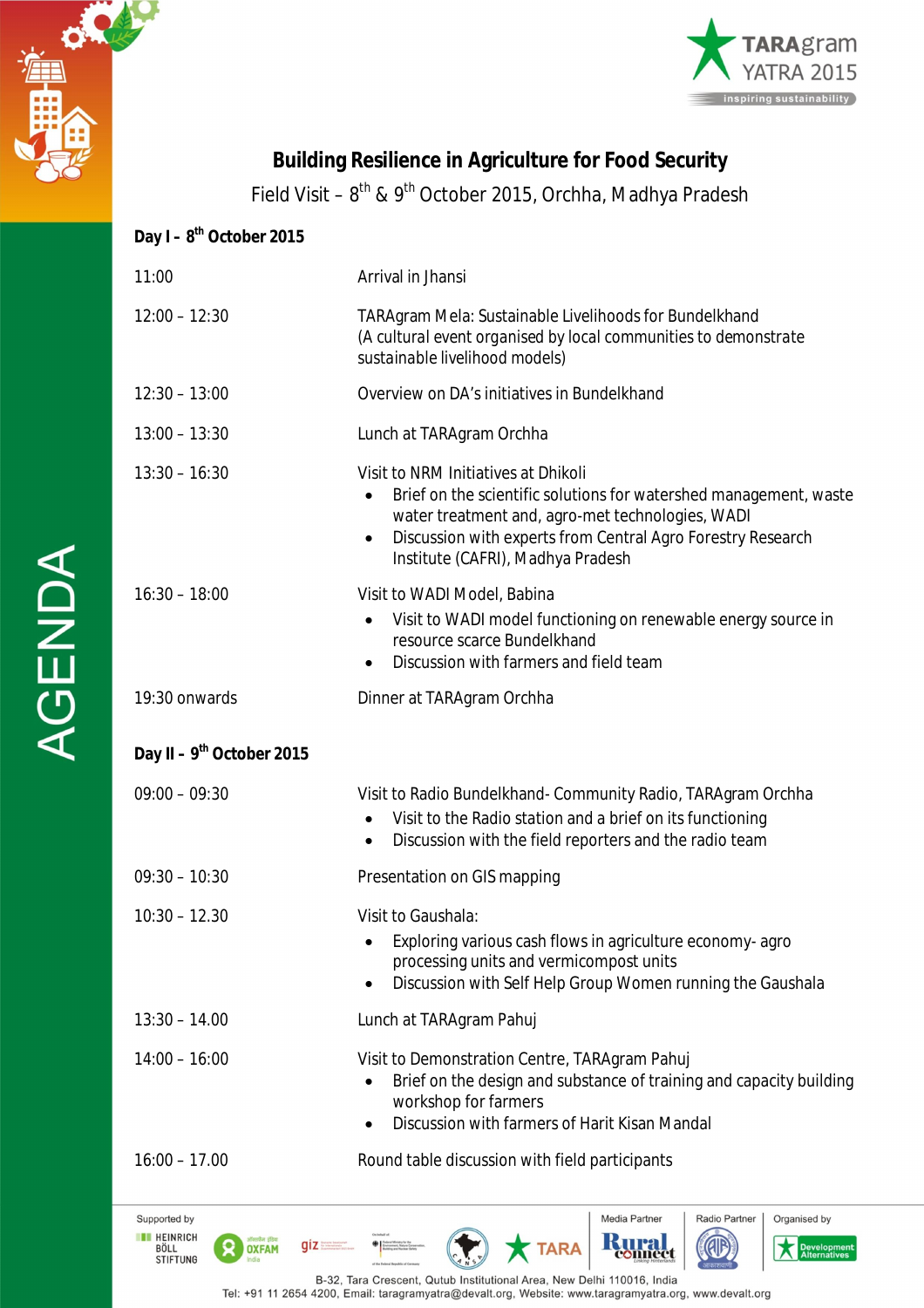



### **Building Resilience in Agriculture for Food Security**

8<sup>th</sup> and 9<sup>th</sup> October 2015, Orchha, Madhya Pradesh

*A two day trip from New Delhi to Orchha, in Tikamgarh district Madhya Pradesh and Babina in Jhansi district, Uttar Pradesh will include various interventions that demonstrate land and water management solutions, diversification of agriculture and value addition to local agriculture produce by farmers clubs and women's collectives. The solutions demonstrate the strength of local community institutions and application of science and technology to provide robust indigenous and appropriate solutions for building environmental, social and economic resilience of small and marginal farming communities exposed to climate impacts. The Yatris will also have an opportunity to interact with local community groups and government agencies at the Annual TARAgram Mela organised at the TARAgram Livelihood Resource Centre, in Orchha. The Yatris will stay at the TARAgram Hostel in Orchha and visit the following initiatives:*

#### **Science and Technology Solutions for Natural Resource Management**

Interventions at **Dhikoli village in Jhansi District** demonstrate various techniques for managing the critical water resource. At this location, the science behind setting up and functioning of Integrated Watershed Programme shall be detailed in accordance to the geographical features of the region. A wastewater treatment plant is also set up at this location, which extends the intervention from conservation to management and re-use of resources. The technical understanding required to set up such a plant shall be explained by experts. The science of practicing agrohorti model for diversification will also be discussed



taking examples from current practices. Additionally, Dhikoli also has a system of agro-met, which provides climate risk information to the farmers. This tool shall also be thrown light upon during the course of the field visit.

#### **Agriculture diversification and use of renewable energy for resource management and livelihood security**

Wadi, an agro-horticulture based farming model has helped tribal communities at **Babina** to enhance the potential of their underutilised, degraded land resources for sustainable small farm based livelihoods. Run-off water harvested in the area through construction of temporary check bunds across river streams have built–up ground water resources to support the required irrigation to these farm plots. The food-water concern addressed by a



WADI model is further supported by solar based irrigation pumps enabling irrigation security thin low input costs and no environmental impacts. Interventions at Babina, have not only shown positive results on natural resource management but have enhanced livelihood security due to diversification and thus reduced risk to climate change.